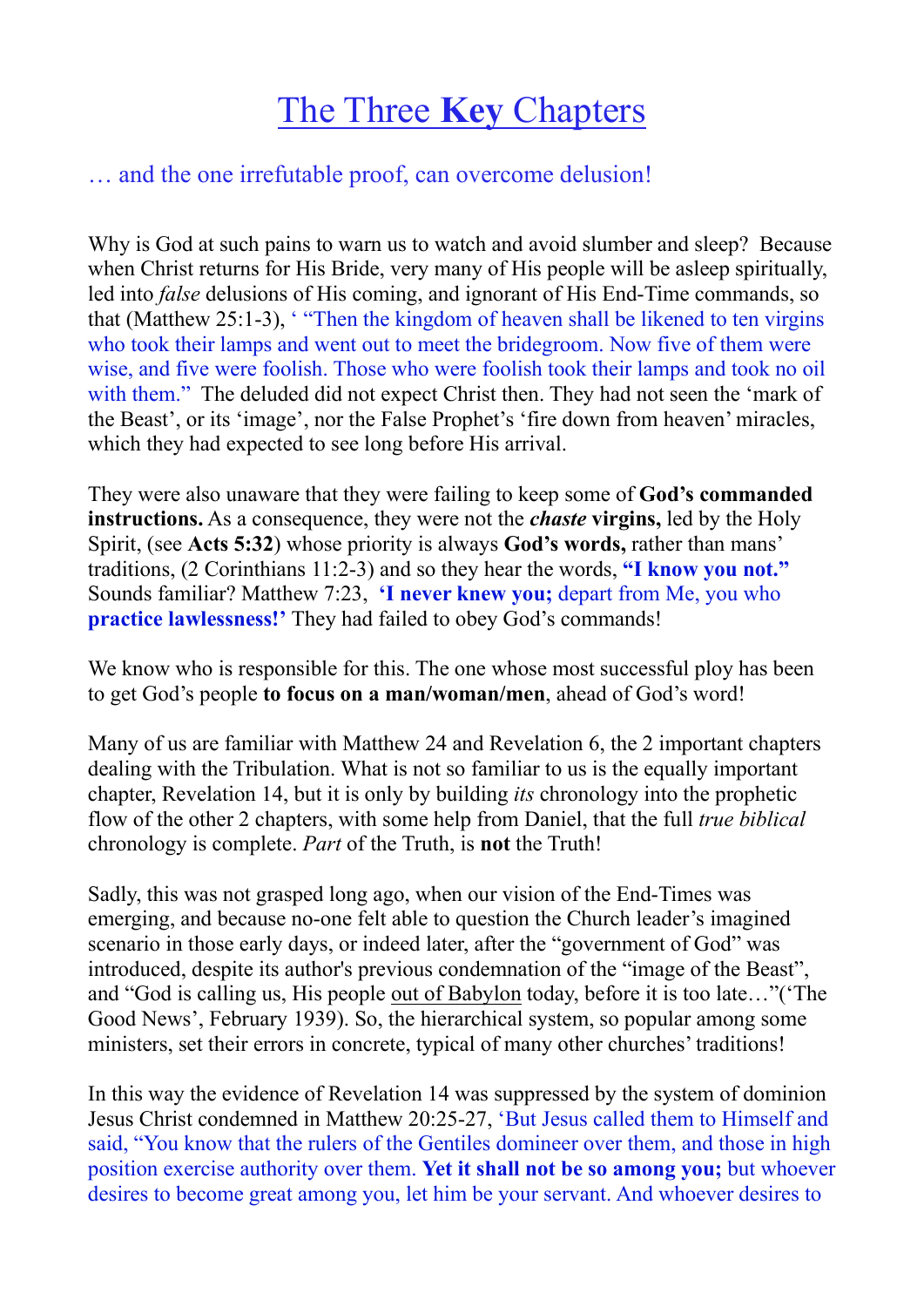be first among you, let him be your slave."' Those ministers were not free, or just not aware enough to acknowledge scripture which does not fit into an End-Time scenario that had become church tradition, which **contradicts** Jesus Christ's words in Revelation 14, in fact *throughout* much of the book of Revelation, mis-timing the First Resurrection by placing it AFTER the Great Tribulation, at a war Feast, the Feast of Trumpets, quite foreign to the *firstfruit barley harvest* in Israel, shortening the whole Tribulation, as we will see, by half, to just  $3\frac{1}{2}$  years, and totally ignoring **the one irrefutable proof** of the timing (not the time) of Jesus Christ's return!

To this day, the Church of God and other 7th Day Churches, have not been able to free themselves from this pernicious poison, and remain captive to that spiritual Babylon, so God says, in Isaiah 52:2-3, 'Shake off your dust; rise up, sit enthroned, Jerusalem. **Free yourself from the chains** on your neck, Daughter Zion, now a captive. For this Is what the LORD says: "You were sold for nothing, and without money you will be redeemed." This is an End-Time chapter, verses 10,15, which describes our future commanded work in Jerusalem, v7, 'How beautiful on the mountains are the feet of those who bring good news, who proclaim peace, who bring good tidings, **who proclaim salvation,** who say **to Zion** "Your God reigns"'; our departure from "Babylon" by repentance v11, and Christ's final return vs.8-10.

Even until now, the ministry have not been able to acknowledge God's words in Jeremiah 31:6-8, Isaiah 40:1-11, Isaiah 49:18, Isaiah 52, Isaiah 62:6-7, 10-12 and the broadcast from Jerusalem of the good news of their rescue and return to Israel, eg. Ezekiel 11:17. Also, they continue to ignore the evidence of God's sign, the moon, in determining the Holy Days; that amazingly, the truth of God's words, *and its deliverers*, would be hated, Hosea 9:7-8, though the truth always finally comes out!

 This lack of love for God's words has had a tragic result in God's sight. Isaiah 56:10- 11, '**His watchmen are blind,** They are all **ignorant;** They are all dumb dogs, They cannot bark; Sleeping, lying down, loving to slumber. Yes, they are greedy [watch-] dogs Which never have enough. And they are **shepherds Who cannot understand**; They all look to their own way, Every one for his own gain, From his own territory.' God's words may seem harsh to us because He judges them by their response to His words, **as we should.** "Beware of false prophets, who come to you in **sheep's clothing,** but inwardly they are ravenous wolves." Matthew 7:15.

Jeremiah 23:1-2... "Woe to the shepherds who destroy and scatter the sheep of My pasture!" says the LORD. Therefore thus says the LORD God of Israel against the shepherds who feed My people (but not with ALL God's words): "You have scattered **My flock, driven them away,** and not attended to them. Behold, I will attend to you for the evil of your doings," says the LORD. Have not we seen this occur? Why is God so very angry with His shepherds? 2 Thessalonians 2:10, 'and with all **unrighteous deception** among those who perish, **because they did not receive the love of the truth,** that they might be saved.' What is the result? Vs. 11-12, 'And for this reason **God will send them strong delusion,** that they should believe the lie, that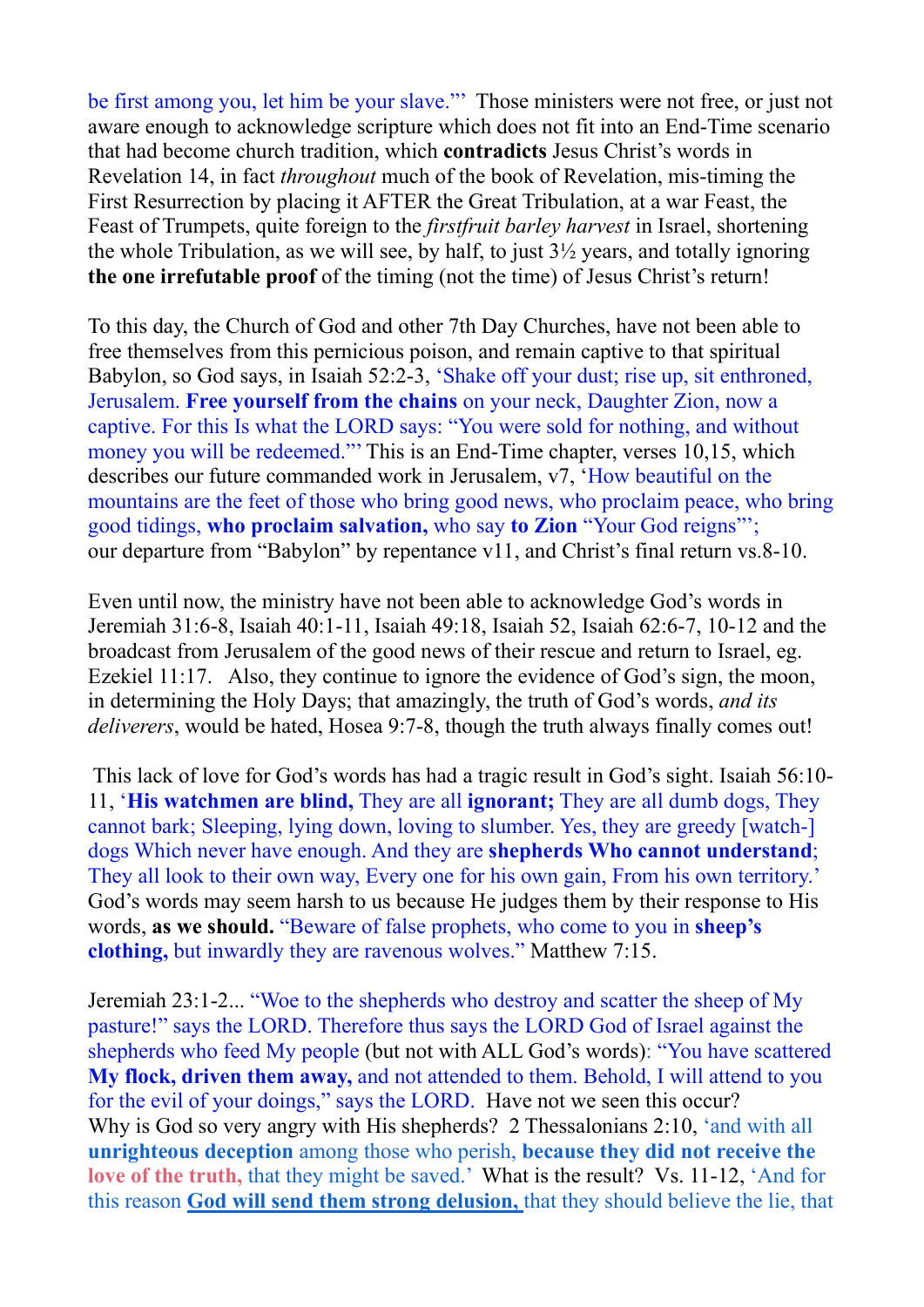they all may be condemned who **did not believe the truth** but had pleasure in unrighteousness.'

This curse of delusion **from God** made their eyes blind to God's words, to **spare them the unpardonable sin,** that they might have the chance to repent **when the scriptures prove true** and they find themselves trapped by invasion and war at the 2<sup>nd</sup> Seal, with international travel no longer possible to carry out His commands.

However, at this time, each one of God's ministers still has the chance to be **shocked into repentance** by God's words in these 3 Key chapters which reveal the truth, in order to escape the consequences they have earned! Isaiah 29:9-11, 'Stop and be astonished; blind yourselves and be sightless; be drunk, but not with wine; stagger, but not from strong drink. For the LORD has poured out on you a spirit of deep sleep. He has shut your eyes, O prophets; He has covered your heads, O seers. And the entire vision will be to you like the words sealed in a scroll.'

I should know, for I was myself in that position for some 20 years, and I learned that it is only when I was shocked and challenged to diligently check in God's word and **not** to rely upon the precept of men, verse 13, that I could free myself from God's delusion. Delusion spreads ever wider, way past the original cause.

I was pastor of the then North West Church of God, in Chester, UK, when Dr Rex Newnham (the discoverer of the importance of the mineral boron in our diet, to avoid arthritis) joined our congregation. He and his wife, in their 80s, had been disfellowshipped from one of the large splinters of the Church of God for discovering that the Holy days we had always kept, are based on the false and erroneous, unbiblical concepts and calculations of Rabbinic Judaism, so strongly condemned by Christ in Matthew 23, and not finalised until some 900 years after Christ died!

 I took me almost a year in those pre-computer days, to check, prove and overcome that error, and free the congregation from the resultant delusion, but immediately, God began to open our eyes to His words regarding the "last days." **That basic error still confounds the Church of God** wherever it fails to take ALL God's words into account, for God does not change, and neither does the pride of men, which can afflict us in any denomination, and harden us to correction, so please do not make the mistake of thinking we can place *all* the blame on the minister! We are *all* children of the Light and we must *walk in the light* of God's word!

 But, Matthew 25:5, 'When the bridegroom was delayed, **they all** became drowsy and fell asleep.' So, in Isaiah 52:1, God devotes a whole chapter to, **"Awake, awake...",**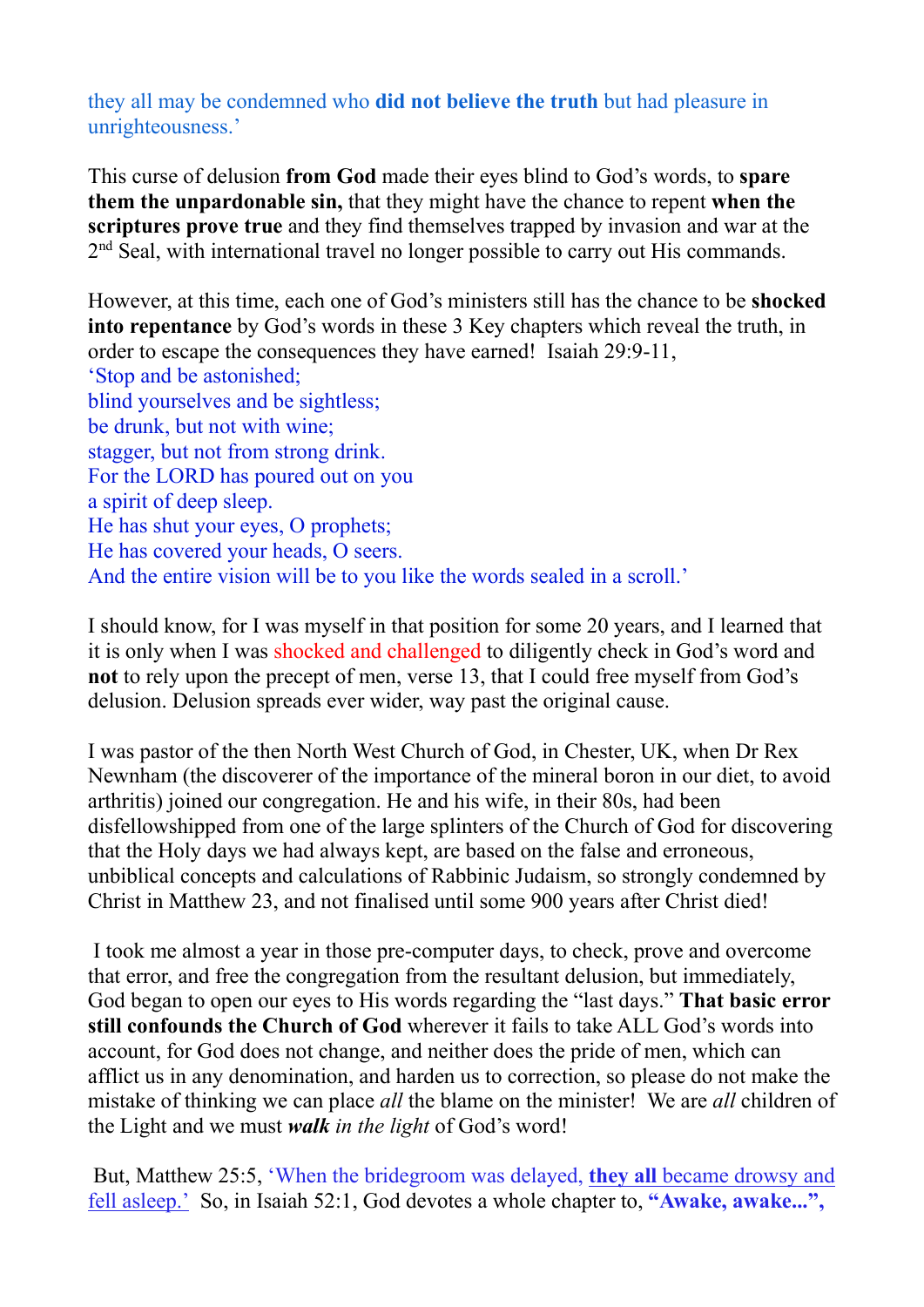which you should read! Perhaps, after studying the proof in these 3 chapters, you may recognise just how serious for each of us this danger is! Ironically, in Matthew 25:5, the word "tarried" or "delayed", in the Greek is 'chronizo' – to spend or take time, Christ's **deliberate delay** in His return, to give us the **chance to repent and admit that we have been misled** on many fronts by deluded teaching. "For laying aside the commandment of God, you hold the tradition of men." Mark 7:8.

## *THIS IS THE TRUTH DIRECTLY FROM GOD'S WORDS IN THE 3 KEY CHAPTERS*

*If we count back in time from the Feast of Trumpets when Christ returns* **with** *his Bride, 1290 days (Daniel 12:11), allowing for 2 Leap Years during that 3½ years, it brings us to the Passover time in Spring, when the Church's work in Jerusalem is about to be cut off by the Beast, the King of the north. (Daniel 9:27 and Matthew 24:15).* 

*It is half way through the 7 years of Daniel 9:27 (Matthew 24:15). The "tribulation of those days", the first 5 Seals, have already occurred some verses earlier, (Matthew 24:5-8, and Rev. 6:2-11). The most severe 'Great Tribulation,' the 7th Seal, is yet to come.* 

*The invasion of the Beast's armies into Israel, probably from Haifa, has begun (Daniel 11:41) after the 5th Seal (Daniel 11:33-35), causing most of those in Judea who have been carrying out God's broadcast to captive 'Israel' from Jerusalem, (Jeremiah 31:6-7...), which the Beast hates, to cease. They flee South to escape capture (Matthew 24:16...), though the Great Tribulation has not yet started (Matthew 24:21). The Heavenly Signs then begin (Joel 2:30-31), "immediately*  **after** *the tribulation of those days" (Matthew 24:29), the first 5 Seals.* 

*A blood moon then occurs (Revelation 6:12, Matthew 24:29, Joel 2:31) which is part of the 6th Seal Heavenly Signs, when Christ is seen to appear in the clouds (Revelation 14:14, Matthew 24:30, Revelation 6:16). God Himself then blows the Trumpet (1 Thessalonians 4:16, Zechariah 9:14), and rescues His fleeing servants from the Beast's pursuing army (Revelation 12:14-16), as the angels begin to gather His Bride (Matthew 24:30-31, Revelation 14:16) and take them to the Sea of Glass (Ezekiel 1:22-28), God's* **portable** *transport, mirroring His Throne in Heaven, Revelation 4:4-6, 14:1-5, 15:2). Only then, AFTER the First Resurrection, does the Great Tribulation start (Compare Revelation 14:15 with 18-19; Joel 2:31, Revelation 12:17, Revelation 6:17, 7:14, Acts 2:20)*

*God's Plan for the First Resurrection of mankind is thus pictured by the Spring First-fruit* **barley** *harvest in Israel, which could not start until the first sheaf of barley was waved by the High Priest on the day after the weekly Sabbath during Unleavened Bread (Leviticus 23:10-11). One or two days after that "full" Passover*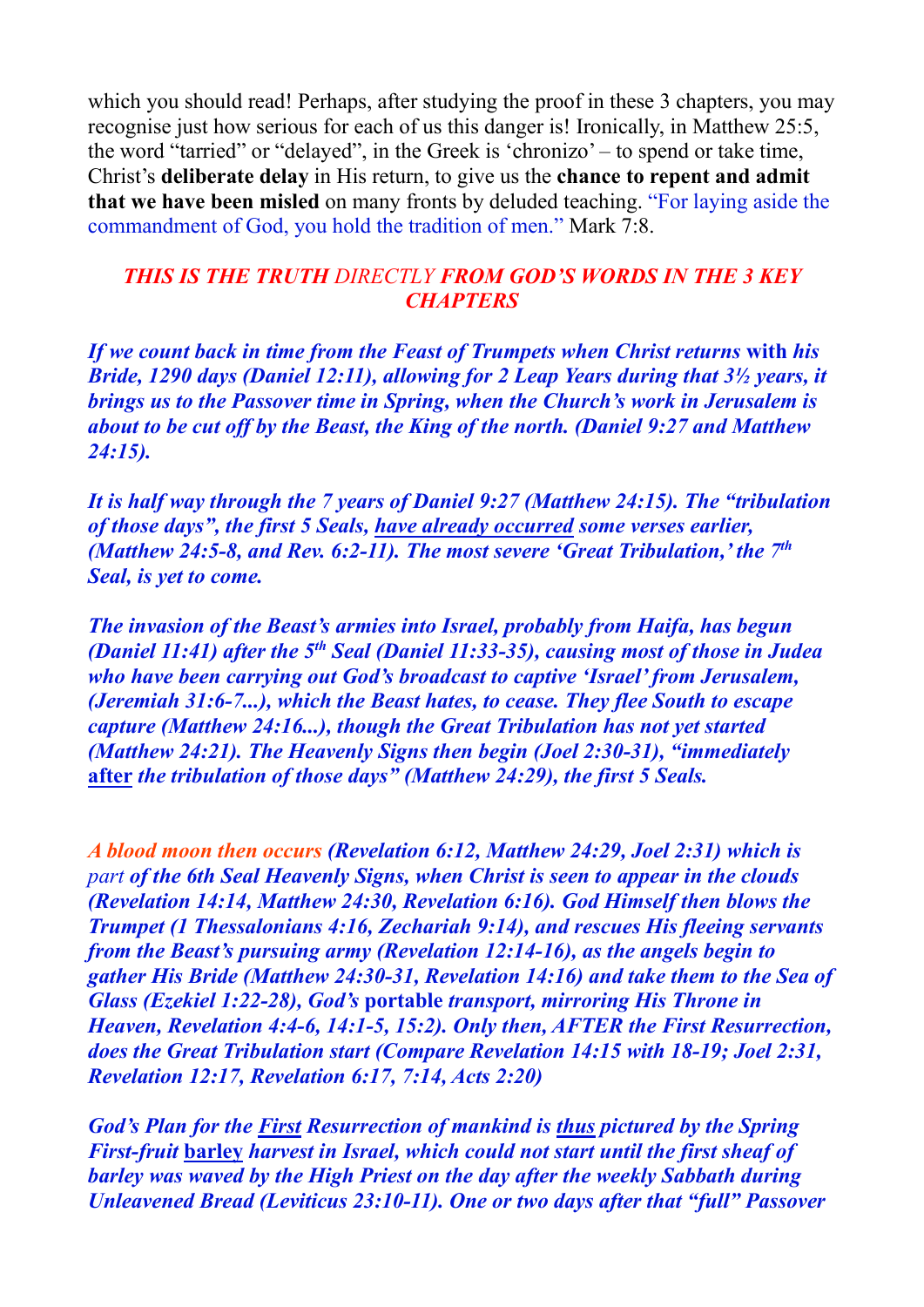*Moon (cf. Psalm 81:3-5), depending on which day Passover occurs, the not quite "full","whole" (2 different Greek words) Blood moon – is seen, Joel 2:31, Revelation 6:12, at the time of the Wave Sheaf offering – so, bringing about the Resurrection at the 6th Seal, of Christ's Firstfruit Bride at the correct season, when we put all the scriptures together!* 

Why did God make it a special blood moon? Because, together with the evidence of the 3 Key Chapters, above, the whole, blood moon **inseparably and irrefutably** proves the consecutive tie between the Feast of Unleavened Bread week, the Wave Sheaf Day, and the First Resurrection specifically, and all that **it** pictures!

**From this inseparable series of events we can calculate that it is actually impossible for the moon to be "full" or "whole" 50 days later at Pentecost, which is not 3½ years from the Feast of Trumpets anyway, as scripture requires. (Revelation 12:14, Daniel 7:25, Daniel 12:7,11, Revelation 13:5-7). Neither can it be a 'whole' Blood Moon at the new,** *crescent* **moon of the Feast of Trumpets, proving the resurrection is not then either!** 

*Take courage then, if you who* **have just discovered** *this defining truth of the Resurrection, hidden until now (Daniel 12:9) but revealed by the inseparable Blood Moon, for it is time to stand alone, if necessary, with Christ, rather than with thousands, but without Him! Jesus Christ is looking for a courageous, faithful Bride who loves, believes, and obeys His words, whatever the difficulty, and cost!* 

How amazing that so many eyes have been blinded to that blood moon scripture, for so long! What greater shock for us is there, than to **discover from God's own words** how wrong we have been - that the **First Resurrection occurs** *before* **the Great Tribulation** and that **the whole Tribulation lasts for 7 years,** not 3½!

It is in those **first 3½ '***cancelled'* **years** that God ensures that His merciful, commanded, life-saving broadcast of hope, will go out from Jerusalem to the nations of captive Israel, around the world. Because they love and obey God's words, God's *faithful will* prepare it *before* the **First Seal** begins, in order to carry out this sacrificial work. It will eventually cost some of them their lives and their wealth, but they will see the **worldwide miracle** of Revelation 14:6-7 **at the very start** of the 7 years, and their faith will be strong, though their greatest challenge actually lies in *admitting* their delusion, without any miracles!

'**Then** I saw another angel flying in the midst of heaven, having the everlasting **gospel** to preach to those who dwell on the earth—to **every nation, tribe, tongue, and people**—saying with a loud voice, "Fear God and give glory to Him, for the hour of His judgment has come; and worship Him [repent] who made heaven and earth, the sea and springs of water."' Revelation14:6-7.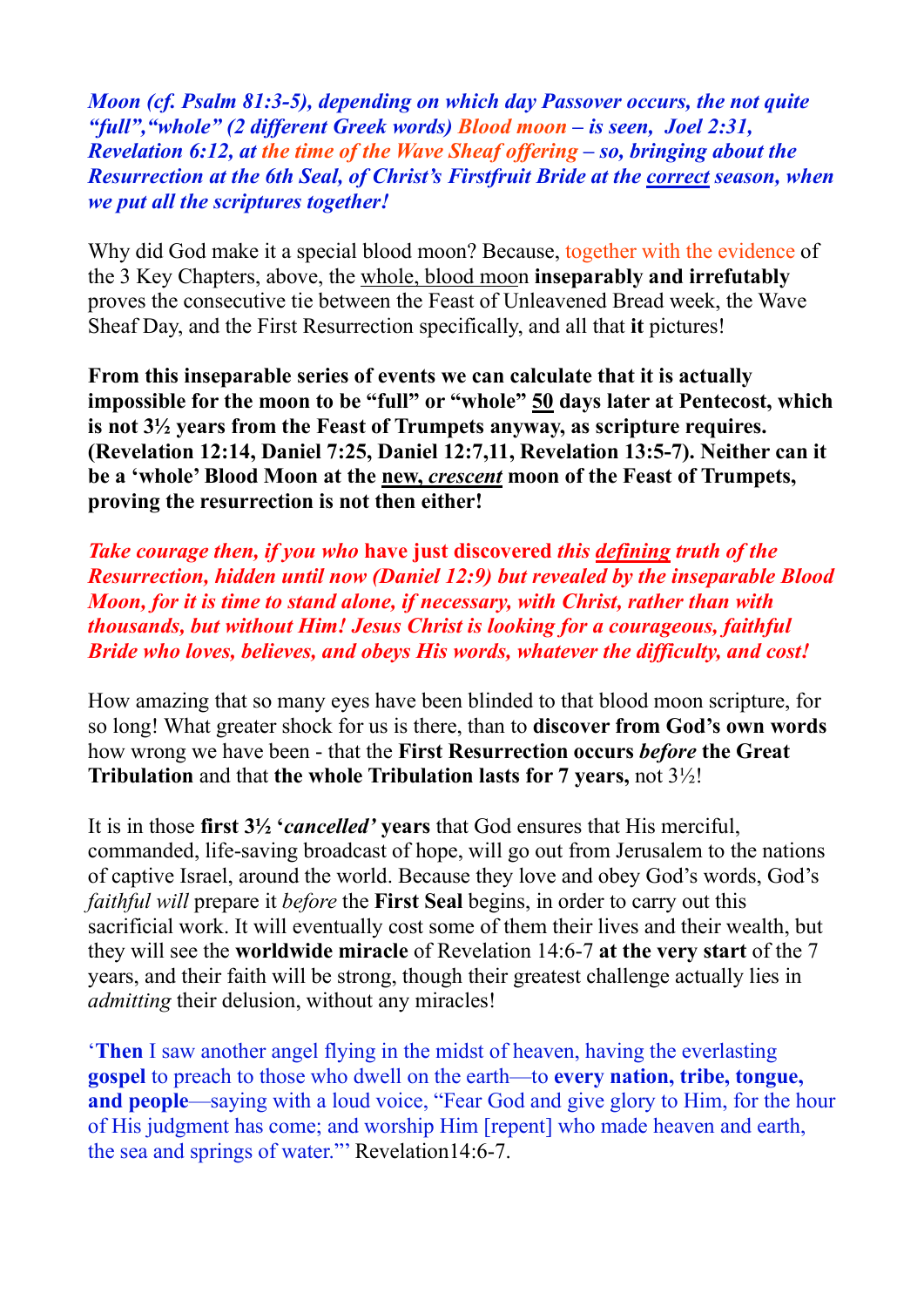This is the *real* fulfilment of Matthew 24:14, 'And **this gospel of the kingdom** will be proclaimed throughout the whole world as a testimony to **all nations**, and then the end will come, ' the start of the END-TIME, the 7 year Tribulation!

Even so, God's word reveals that *after* that first angel flies, a travel and installation period will be needed to *establish* that vital broadcast from Jerusalem, and it is ready to start **some 8½ months** (7 years minus 2300 days) **into** the 7 years, Daniel 8:13-14, 'Then I heard a holy one speaking, and another holy one said to him, "How long will it take for the vision to be fulfilled—**the vision concerning the daily sacrifice,** the transgression that causes desolation, the surrender of the sanctuary and the trampling underfoot of **the LORD's people**? And he said to me, "For **2,300** evenings and mornings. Then the sanctuary shall be restored to its rightful state'.

We must understand that the Lord's people are **no longer the Jews,** and it is the Church's mistake to count their Rabbinic, Pharisaic fruits (their *physical* Temple plans, the false involvement of the Beast in *their* Temple, a false, lawless Rabbinic calendar that does not even match the new moon most months, the resultant false Feast Days, display of prayer shawls, black hats, wailing wall etc.) as if they are, when true **Christians** are God's Temple, 1 Corinthians 3:16, 1Peter 2:5.

 Jesus Christ said, in Matthew 21:43, 'Therefore I tell you, the kingdom of God will be **taken away from you** and given to **a people producing its fruits**.' Matthew 8:12, "But the sons of the kingdom will be cast out into outer darkness. There will be weeping and gnashing of teeth."

**From all the above verses, we see that the Heavenly Signs and First Resurrection occur at the 6th Seal, at the blood moon, immediately after the first five Seals, and before the 7th Seal Great Tribulation! (Joel 2:30-31, Revelation 6:17, Zephaniah 1:14). God's word proves the false scenarios to be a tragic, spiritually costly mistake for God's deluded people!**

No wonder there is no mention in the churches of our **3½ years on the Sea of Glass,**  learning from Christ about our roles, as did the Apostles. Rev. 12:14 (see the Greek word 'nourished'), Revelation 14:1-5, Rev.15:2.., (very much later, as the 7 *last* plagues are being issued to the angels then). Revelation 14:1-5:

'Then I looked and saw the Lamb standing on Mount Zion, and with Him 144,000 who had His name and His Father's name written on their foreheads. And I heard a sound from heaven like the roar of many waters and the loud rumbling of thunder. And the sound I heard was like harpists strumming their harps. And they sang a new song before the throne and before the four living creatures and the elders. And no one could learn the song except the 144,000 who had been redeemed from the earth. These are the ones who have not been defiled with women,